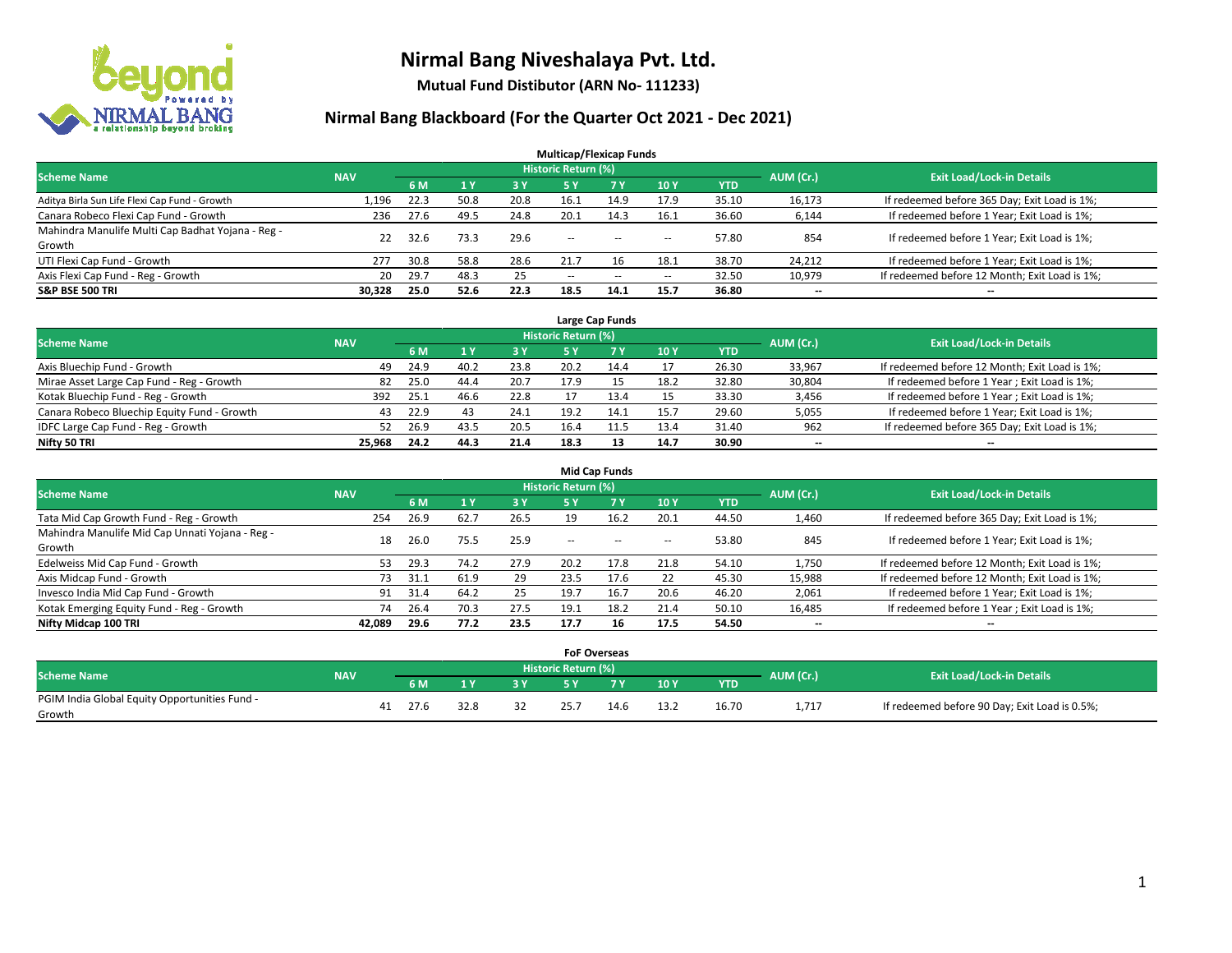

**Mutual Fund Distibutor (ARN No- 111233)**

### **Nirmal Bang Blackboard (For the Quarter Oct 2021 - Dec 2021)**

|                                                |            |      |      |      |                            | Large & Midcap |      |            |                          |                                              |
|------------------------------------------------|------------|------|------|------|----------------------------|----------------|------|------------|--------------------------|----------------------------------------------|
| <b>Scheme Name</b>                             | <b>NAV</b> |      |      |      | <b>Historic Return (%)</b> |                |      |            | AUM (Cr.)                | <b>Exit Load/Lock-in Details</b>             |
|                                                |            | 6 M  |      | 3 Y  | 5 Y                        | 7 Y            | 10Y  | <b>YTD</b> |                          |                                              |
| Mirae Asset Emerging Bluechip Fund - Growth    | 102        | 26.1 | 58.7 | 28.3 | 22.4                       | 21.2           | 25.2 | 44.50      | 21,635                   | If redeemed before 1 Year; Exit Load is 1%;  |
| Canara Robeco Emerging Equities - Growth       | 170        | 29.7 | 55.4 | 25.3 | 20.1                       | 18.3           | 23.1 | 40.70      | 11,773                   | If redeemed before 1 Year; Exit Load is 1%;  |
| HDFC Large and Mid Cap Fund - Growth           | 197        | 30.1 | 71.2 | 23.2 |                            |                | 13.7 | 52.50      | 3,499                    | If redeemed before 1 Year; Exit Load is 1%;  |
| Kotak Equity Opportunities Fund - Reg - Growth | 201        | 21.5 | 49.1 | 22.8 | 17.1                       | 14.6           | 16.8 | 34.70      | 8,206                    | If redeemed before 1 Year; Exit Load is 1%;  |
| Tata Large & Mid Cap Fund - Reg - Growth       | 337        | 21.5 | 46.2 | 21.8 | 16                         | 13.6           | 16.2 | 33.00      | 2,705                    | If redeemed before 365 Day; Exit Load is 1%; |
| NIFTY Large Midcap 250 TRI                     | 12.758     | 26.5 | 60   | 23.6 | 19.4                       | 15.8           | 17.6 | 42.30      | $\overline{\phantom{a}}$ | $- -$                                        |

|                                                     |            |      |      |      |                     | <b>Focused Funds</b> |                          |       |                          |                                                |
|-----------------------------------------------------|------------|------|------|------|---------------------|----------------------|--------------------------|-------|--------------------------|------------------------------------------------|
| <b>Scheme Name</b>                                  | <b>NAV</b> |      |      |      | Historic Return (%) |                      |                          |       | AUM (Cr.)                | <b>Exit Load/Lock-in Details</b>               |
|                                                     |            | 6 M  |      | 3V   | 5 Y                 | 7 Y                  | 10Y                      | YTD   |                          |                                                |
| Axis Focused 25 Fund - Growth                       | 49         | 27.3 | 48.2 | 24.2 | 20.9                | 16.7                 | $\overline{\phantom{a}}$ | 30.70 | 20.404                   | If redeemed before 12 Month; Exit Load is 1%;  |
| Nippon India Focused Equity Fund - Reg - Growth     | 82         | 26.7 | 66.9 | 23.8 | 16.7                |                      | 19.2                     | 47.30 | 5,892                    | If redeemed before 12 Months; Exit Load is 1%; |
| ICICI Prudential Focused Equity Fund - Ret - Growth | 52         | 25.7 | 60   | 20.7 | 16.3                | 12.1                 | 15                       | 42.10 | 2,387                    | If redeemed before 1 Year; Exit Load is 1%;    |
| SBI Focused Equity Fund - Growth                    | 260        | 35.1 | 63.7 | 27.3 | 20.2                | 17.6                 | 19.2                     | 47.70 | 21,677                   | If redeemed before 1 Year; Exit Load is 1%;    |
| <b>S&amp;P BSE 500 TRI</b>                          | 30.328     | 25.0 | 52.6 | 22.3 | 18.5                | 14.1                 | 15.7                     | 36.80 | $\overline{\phantom{a}}$ | $\overline{\phantom{a}}$                       |

| <b>Scheme Name</b>                         | <b>NAV</b> |      |       | Historic Return (%) |      |           |            |            | AUM (Cr.) | <b>Exit Load/Lock-in Details</b>              |
|--------------------------------------------|------------|------|-------|---------------------|------|-----------|------------|------------|-----------|-----------------------------------------------|
|                                            |            | 6 M  |       | 3 Y                 | 5 Y  | <b>7Y</b> | <b>10Y</b> | <b>YTD</b> |           |                                               |
| Axis Small Cap Fund - Reg - Growth         | 62         | 30.9 | 76.4  | 33.6                | 22.9 | 19.4      | $- -$      | 56.50      | 7,362     | If redeemed before 12 Month; Exit Load is 1%; |
| Kotak Small Cap Fund - Reg - Growth        | 171        | 36.1 | 100.6 | 36.3                | 22.6 | 20        | 21.9       | 74.00      | 6,180     | If redeemed before 1 Year; Exit Load is 1%;   |
| Nippon India Small Cap Fund - Reg - Growth | 85         | 33.1 | 97    | 28.8                | 23.3 | 20.4      | 25.4       | 70.30      | 17,197    | If redeemed before 1 Month; Exit Load is 1%;  |
| DSP Small Cap Fund - Reg - Growth          | 112        | 30.8 |       | 28                  | 16.9 | 18.2      | 22.3       | 57.20      | 8,270     | If redeemed before 12 Month; Exit Load is 1%; |
| SBI Small Cap Fund - Growth                | 108        | 27.7 | 76    | 29.8                | 23.5 | 23.3      | 26.1       | 51.30      | 10,626    | If redeemed before 1 Year; Exit Load is 1%;   |
| Nifty Smallcap 100 TRI                     | 13.991     | 26.4 | 88.2  | 22.6                | 14.6 | 12.6      | 14         | 59.00      | --        | $\overline{\phantom{a}}$                      |

#### **ELSS Schemes (Tax Saving u/s 80-C)**

| <b>Scheme Name</b>                           | <b>NAV</b> |      |      | Historic Return (%) |      |           |                          |            | AUM (Cr.)                | <b>Exit Load/Lock-in Details</b> |
|----------------------------------------------|------------|------|------|---------------------|------|-----------|--------------------------|------------|--------------------------|----------------------------------|
|                                              |            | 6 M  |      | 73 Y.               | 5 Y  | <b>7Y</b> | 10Y                      | <b>YTD</b> |                          |                                  |
| Axis Long Term Equity Fund - Growth          | 78         | 26.9 | 48.6 | 24                  | 19.7 | 15.9      | 20.2                     | 31.00      | 34,235                   | Nil                              |
| Canara Robeco Equity Tax Saver Fund - Growth | 121        | 27.2 | 55.8 | 27.2                | 20.7 | 15.3      | 17.2                     | 39.40      | 2,890                    | Nil                              |
| Kotak Tax Saver Fund - Reg - Growth          | 74         | 24.3 |      | 23                  | 17.2 | 14.6      | 16.1                     | 38.20      | 2,323                    | Nil                              |
| Invesco India Tax Plan - Growth              | 87         | 28.5 | 52.6 | 22.6                | 18.5 | 15.1      | 17.9                     | 36.50      | 1,898                    | Nil                              |
| Mirae Asset Tax Saver Fund - Reg - Growth    | 33         | 25.7 | 54.2 | 26.5                | 22.2 | $-$       | $\hspace{0.05cm} \cdots$ | 40.80      | 10,146                   | Nil                              |
| <b>S&amp;P BSE 200 TRI</b>                   | 9,659      | 24.5 | 49.7 | 22.1                | 18.5 |           | 15.7                     | 34.80      | $\overline{\phantom{a}}$ | --                               |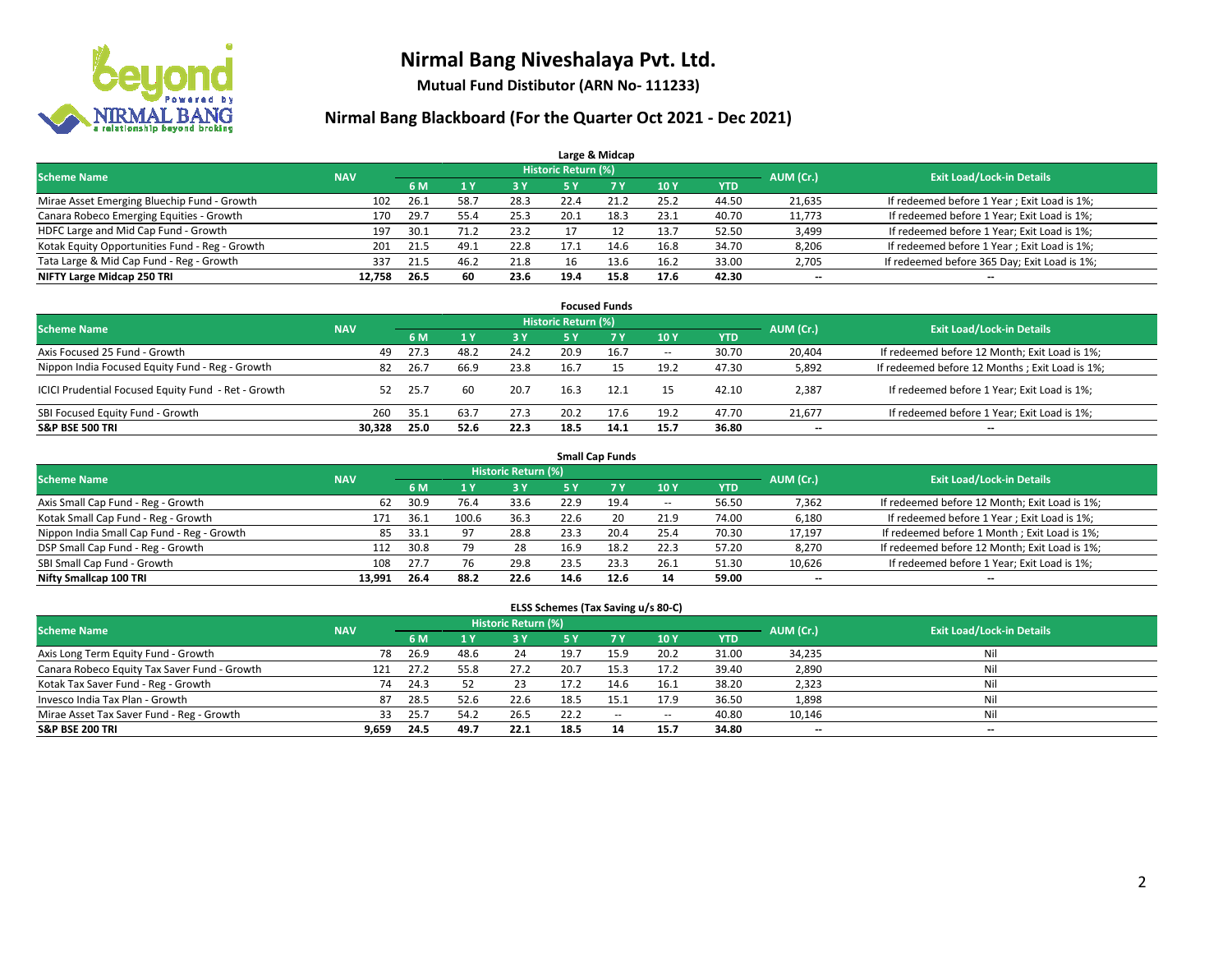

**Mutual Fund Distibutor (ARN No- 111233)**

| <b>Solution Oriented</b>                                  |            |      |      |                     |      |      |      |            |                          |                                               |  |  |  |  |
|-----------------------------------------------------------|------------|------|------|---------------------|------|------|------|------------|--------------------------|-----------------------------------------------|--|--|--|--|
| <b>Scheme Name</b>                                        | <b>NAV</b> |      |      | Historic Return (%) |      |      |      |            | AUM (Cr.)                | <b>Exit Load/Lock-in Details</b>              |  |  |  |  |
|                                                           |            | 6 M  |      | $-3V$               | 75 Y | 7Y   | 10Y  | <b>YTD</b> |                          |                                               |  |  |  |  |
| <b>HDFC Childrens Gift Fund</b>                           | 192        | 20.6 | 41.1 | 19.2                | 15.7 | 13.4 | 16   | 30.70      | 5,331                    | Ni                                            |  |  |  |  |
| Tata Retirement Savings Fund - Moderate Plan - Reg        | 45         | 20.2 | 33.6 | 17.1                | 15   | 13.6 | 16.1 | 23.40      | 1,608                    | If redeemed before 61 Month; Exit Load is 1%; |  |  |  |  |
| Tata Retirement Savings Fund - Progressive Plan -<br>Reg  | 45         | 23.4 | 39   | 19.4                | 17.1 | 14.9 | 16.3 | 27.30      | 1,223                    | If redeemed before 61 Month; Exit Load is 1%; |  |  |  |  |
| Tata Retirement Savings Fund - Reg - Conservative<br>Plan | 25         | 7.3  | 11.9 | 10.2                | 8.6  | 8.8  | 9.7  | 8.40       | 189                      | If redeemed before 61 Month; Exit Load is 1%; |  |  |  |  |
| <b>S&amp;P BSE 200 TRI</b>                                | 9.659      | 24.5 | 49.7 | 22.1                | 18.5 | 14   | 15.7 | 34.80      | $\overline{\phantom{a}}$ | $-$                                           |  |  |  |  |

| <b>Index Fund</b>                                             |            |      |           |                            |        |        |                          |            |           |                                               |  |  |  |  |
|---------------------------------------------------------------|------------|------|-----------|----------------------------|--------|--------|--------------------------|------------|-----------|-----------------------------------------------|--|--|--|--|
| <b>Scheme Name</b>                                            | <b>NAV</b> |      |           | <b>Historic Return (%)</b> |        |        |                          |            | AUM (Cr.) | <b>Exit Load/Lock-in Details</b>              |  |  |  |  |
|                                                               |            | 6 M  | <b>1Y</b> | 3 Y                        | 5 Y    | 7V     | 10Y                      | <b>YTD</b> |           |                                               |  |  |  |  |
| HDFC Index Fund-NIFTY 50 Plan                                 | 167        | 23.9 | 43.6      | 20.6                       | 17.7   | 12.5   | 14                       | 30.40      | 4,085     | If redeemed before 3 Day; Exit Load is 0.25%; |  |  |  |  |
| ICICI Prudential Nifty Next 50 Index Fund - Growth            | 39         | 21.7 | 51.7      | 17.5                       | 15     | 13.5   | 16                       | 35.60      | 1,656     | Nil                                           |  |  |  |  |
| Motilal Oswal Nifty Midcap 150 Index Fund - Reg -<br>Growth   | 21         | 27.8 | 72.1      | $\sim$                     | $\sim$ | $-$    | $\overline{\phantom{a}}$ | 50.90      | 368       | If redeemed before 15 Day; Exit Load is 1%;   |  |  |  |  |
| Motilal Oswal Nifty Smallcap 250 Index Fund - Reg -<br>Growth | 21         | 28.2 | 88.1      | $\sim$                     | $\sim$ | $\sim$ | $\hspace{0.05cm} \cdots$ | 59.40      | 223       | If redeemed before 15 Day; Exit Load is 1%;   |  |  |  |  |
| UTI Nifty Index Fund - Growth                                 | 121        | 24.0 | 43.9      | 20.9                       | 17.9   | 12.6   | 14.1                     | 30.60      | 5,380     | Nil                                           |  |  |  |  |
| Nifty 50 TRI                                                  | 25,968     | 24.2 | 44.3      | 21.4                       | 18.3   | 13     | 14.7                     | 30.90      | $- -$     | $\overline{\phantom{a}}$                      |  |  |  |  |

| <b>Contra/Value Fund</b>                |            |      |      |                     |      |      |      |       |           |                                              |  |  |  |  |
|-----------------------------------------|------------|------|------|---------------------|------|------|------|-------|-----------|----------------------------------------------|--|--|--|--|
| <b>Scheme Name</b>                      | <b>NAV</b> |      |      | Historic Return (%) |      |      |      |       | AUM (Cr.) | <b>Exit Load/Lock-in Details</b>             |  |  |  |  |
|                                         |            | 6 M  |      | 3 Y                 |      |      | 10Y  | YTD   |           |                                              |  |  |  |  |
| Invesco India Contra Fund - Growth      | 81         | 24.7 | 49.6 | 21.7                | 19.3 | 15.8 | 18.3 | 35.60 | 8,458     | If redeemed before 1 Year; Exit Load is 1%;  |  |  |  |  |
| IDFC Sterling Value Fund - Reg - Growth | 90         | 29.7 | 86.9 | 21.9                | 18.6 | 15.1 | 17.8 | 63.40 | 4,207     | If redeemed before 365 Day; Exit Load is 1%; |  |  |  |  |
| SBI Contra Fund - Growth                | 208        | 29.5 | 80.8 | 26.1                | 17.1 | 14.: | 15.4 | 53.20 | 3,106     | If redeemed before 1 Year; Exit Load is 1%;  |  |  |  |  |
| UTI Value Opportunities Fund - Growth   | 104        | 24.2 | 50.8 | 22.6                | 17.1 |      | 14.4 | 36.00 | 6,661     | If redeemed before 1 Year; Exit Load is 1%;  |  |  |  |  |
| <b>S&amp;P BSE 500 TRI</b>              | 30.328     | 25.0 | 52.6 | 22.3                | 18.5 | 14.1 | 15.7 | 36.80 | $- -$     | $- -$                                        |  |  |  |  |

| Sector/Thematic                                                           |            |      |      |                            |                          |                   |                          |            |                          |                                               |  |  |  |
|---------------------------------------------------------------------------|------------|------|------|----------------------------|--------------------------|-------------------|--------------------------|------------|--------------------------|-----------------------------------------------|--|--|--|
| <b>Scheme Name</b>                                                        | <b>NAV</b> |      |      | <b>Historic Return (%)</b> |                          |                   |                          |            | AUM (Cr.)                | <b>Exit Load/Lock-in Details</b>              |  |  |  |
|                                                                           |            | 6 M  |      | 3 Y                        | <b>5Y</b>                | 7 Y               | 10Y                      | <b>YTD</b> |                          |                                               |  |  |  |
| Aditya Birla Sun Life PSU Equity Fund - Reg - Growth                      | 14         | 16.0 | 64.9 | $\overline{\phantom{a}}$   |                          |                   |                          | 45.60      | 861                      | If redeemed before 30 Day; Exit Load is 1%;   |  |  |  |
| Canara Robeco Consumer Trends Fund - Reg -<br>Growth                      | 70         | 28.0 | 52.9 | 25.9                       | 20.1                     | 16.9              | 18.8                     | 36.40      | 744                      | If redeemed before 1 Year; Exit Load is 1%;   |  |  |  |
| Edelweiss Recently Listed IPO Fund - Reg - Growth                         | 21         | 39.7 | 83.1 | 35.4                       | --                       |                   | $\overline{\phantom{a}}$ | 60.00      | 904                      | If redeemed before 180 Day; Exit Load is 2%;  |  |  |  |
| Mirae Asset Great Consumer Fund - Growth                                  | 58         | 28.3 | 52.8 | 21.6                       | 19.7                     | 15.7              | 18.7                     | 39.30      | 1,573                    | If redeemed before 1 Year: Exit Load is 1%:   |  |  |  |
| <b>ICICI Prudential Technology Fund - Growth</b>                          | 165        | 49.1 | 93.9 | 42                         | 35.1                     | 22.8              | 25.6                     | 67.20      | 6,887                    | If redeemed before 15 Day; Exit Load is 1%;   |  |  |  |
| Nippon India Pharma Fund - Reg - Growth                                   | 301        | 3.9  | 32.9 | 25                         | 16.3                     | 13.4              | 18.7                     | 18.90      | 5,210                    | If redeemed before 1 Month; Exit Load is 1%;  |  |  |  |
| BNP Paribas India Consumption Fund - Reg - Growth                         | 21         | 27.5 | 49   | 26.7                       | $\overline{\phantom{m}}$ | $\hspace{0.05cm}$ | $\overline{\phantom{a}}$ | 35.60      | 886                      | If redeemed before 12 Month; Exit Load is 1%; |  |  |  |
| ICICI Prudential Banking and Financial Services Fund -<br>Retail - Growth | 89         | 21.2 | 52.1 | 16.2                       | 14.5                     | 14.3              | 19                       | 35.20      | 5,242                    | If redeemed before 15 Day; Exit Load is 1%;   |  |  |  |
| <b>S&amp;P BSE 500 TRI</b>                                                | 30,328     | 25.0 | 52.6 | 22.3                       | 18.5                     | 14.1              | 15.7                     | 36.80      | $\overline{\phantom{a}}$ | $\overline{\phantom{a}}$                      |  |  |  |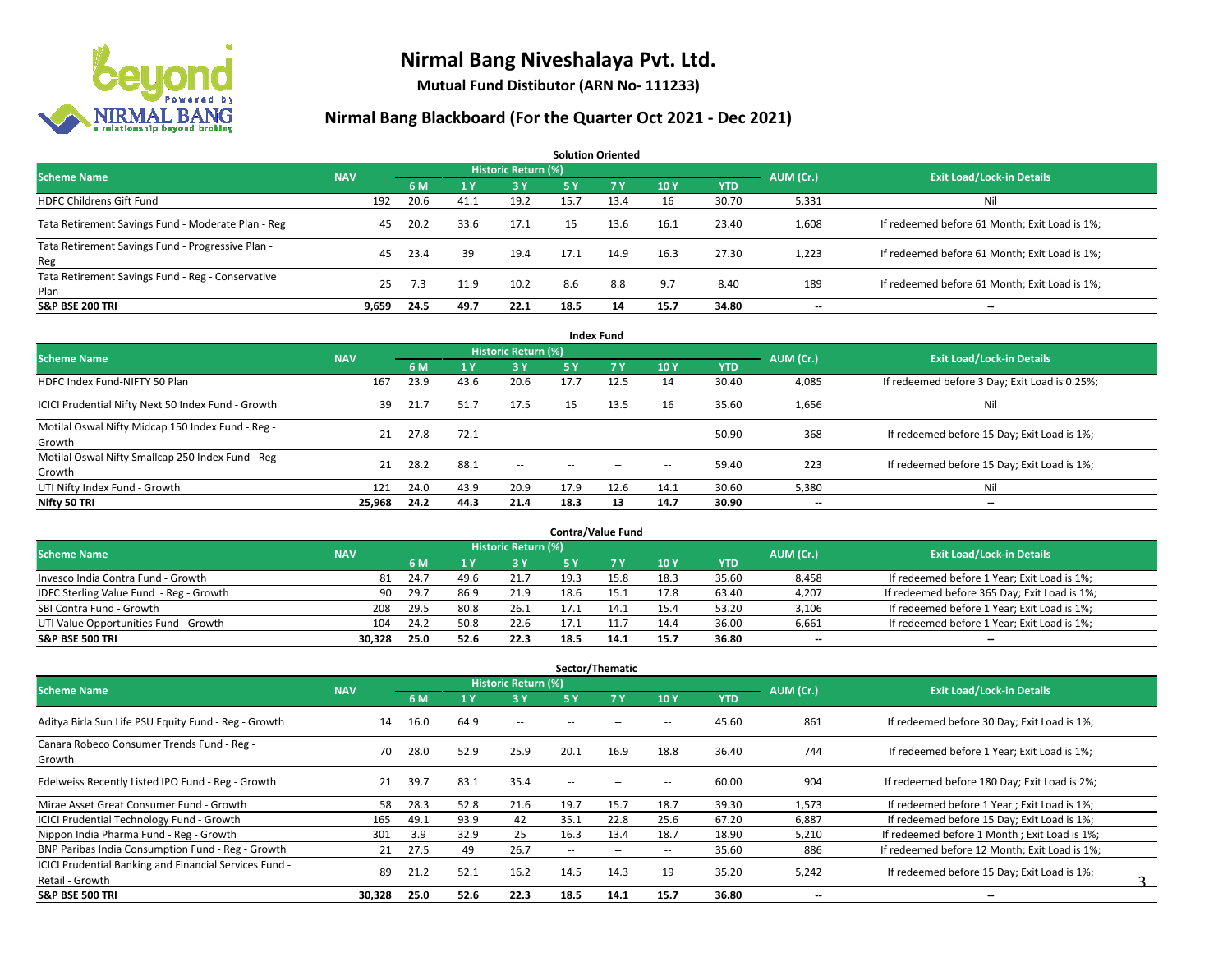

**Mutual Fund Distibutor (ARN No- 111233)**

### **Nirmal Bang Blackboard (For the Quarter Oct 2021 - Dec 2021)**

**Dynamic Asset Allocation Funds**

| <b>Scheme Name</b>                                         | <b>NAV</b> |      |      | Historic Return (%) |        |                          |                          |       | AUM (Cr.)                | <b>Exit Load/Lock-in Details</b>              |
|------------------------------------------------------------|------------|------|------|---------------------|--------|--------------------------|--------------------------|-------|--------------------------|-----------------------------------------------|
|                                                            |            | 6 M  |      | <b>3Y</b>           | 5 Y    | 7 Y                      | 10Y                      | YTD   |                          |                                               |
| ICICI Prudential Balanced Advantage Fund - Reg -<br>Growth | 50.        |      | 23.1 | 14.3                | 11.9   | 10.8                     | 13.6                     | 17.10 | 36,816                   | If redeemed before 1 Year; Exit Load is 1%;   |
| Nippon India Balanced Advantage Fund - Reg -<br>Growth     | 124        | 12.0 | 26.4 | 13.3                | 12.1   | 9.7                      | 13.4                     | 18.10 | 5,130                    | If redeemed before 12 Month; Exit Load is 1%; |
| Tata Balanced Advantage Fund - Reg - Growth                | 15         | 11.5 | 24.9 | $\sim$              | $-$    | $\overline{\phantom{a}}$ | $\overline{\phantom{a}}$ | 18.00 | 3,849                    | If redeemed before 365 Day; Exit Load is 1%;  |
| Edelweiss Balanced Advantage Fund - Growth                 | 37         | 14.8 | 30.8 | 17.8                | 14.6   | 11.1                     | 12.5                     | 21.10 | 6,331                    | If redeemed before 365 Day; Exit Load is 1%;  |
| Kotak Balanced Advantage Fund - Reg - Growth               | 15         | 10.2 | 19.9 | 14.1                | $\sim$ | $\overline{\phantom{a}}$ | $\hspace{0.05cm} \cdots$ | 14.20 | 11,813                   | If redeemed before 1 Year; Exit Load is 1%;   |
| NIFTY 50 Hybrid Composite Debt 65:35 Index                 | 14.933     | 16.3 | 29.3 | 18.1                | 15.1   | 11.8                     | 13.1                     | 20.90 | $\overline{\phantom{a}}$ | --                                            |

| <b>Hybrid Aggressive</b>                        |            |            |      |                            |      |      |        |            |           |                                               |  |  |  |
|-------------------------------------------------|------------|------------|------|----------------------------|------|------|--------|------------|-----------|-----------------------------------------------|--|--|--|
| <b>Scheme Name</b>                              | <b>NAV</b> |            |      | <b>Historic Return (%)</b> |      |      |        |            | AUM (Cr.) | <b>Exit Load/Lock-in Details</b>              |  |  |  |
|                                                 |            | 6 M        |      | 3 Y                        |      |      | 10Y    | <b>YTD</b> |           |                                               |  |  |  |
| Canara Robeco Equity Hybrid Fund - Growth       | 252        | 18.8       | 34.6 | 19.9                       | 15.5 |      | 15.4   | 25.40      | 6,901     | If redeemed before 1 Year; Exit Load is 1%;   |  |  |  |
| DSP Equity & Bond Fund - Growth                 | 244        | 19.0       | 39.2 | 20.8                       | 14.7 |      | 14.5   | 27.50      | 7,559     | If redeemed before 12 Month; Exit Load is 1%; |  |  |  |
| SBI Equity Hybrid Fund - Growth                 | 207        | 18.3       | 38   | 19                         | 14.6 |      | 16.3   | 26.00      | 48,043    | If redeemed before 12 Month; Exit Load is 1%; |  |  |  |
| Mirae Asset Hybrid - Equity Fund - Reg - Growth |            | 19.6<br>23 | 36.8 | 18.7                       | 15.7 | $-$  | $\sim$ | 27.70      | 6,246     | If redeemed before 1 Year; Exit Load is 1%;   |  |  |  |
| NIFTY 50 Hybrid Composite Debt 65:35 Index      | 14.933     | 16.3       | 29.3 | 18.1                       | 15.1 | 11.8 | 13.1   | 20.90      | $- -$     | $-$                                           |  |  |  |

| <b>Multi-Asset Allocation Funds</b>                |            |      |      |                     |                          |                |      |            |                          |                                               |  |  |  |
|----------------------------------------------------|------------|------|------|---------------------|--------------------------|----------------|------|------------|--------------------------|-----------------------------------------------|--|--|--|
| <b>Scheme Name</b>                                 | <b>NAV</b> |      |      | Historic Return (%) |                          |                |      |            | AUM (Cr.)                | <b>Exit Load/Lock-in Details</b>              |  |  |  |
|                                                    |            | 6 M  |      | 3 Y                 | <b>5Y</b>                | 7 <sub>Y</sub> | 10Y  | <b>YTD</b> |                          |                                               |  |  |  |
| HDFC Multi - Asset Fund - Growth                   | 49         | 16.2 | 30.4 | 17.4                | 11.8                     | 10.6           |      | 20.20      | 1,257                    | If redeemed before 12 Month; Exit Load is 1%; |  |  |  |
| Nippon India Multi Asset Fund - Reg - Growth       | 14         | 17.2 | 30.1 | --                  | $\sim$ $\sim$            | $\sim$         | --   | 22.50      | 1,202                    | If redeemed before 1 Year; Exit Load is 1%;   |  |  |  |
| Tata Multi Asset Opportunities Fund - Reg - Growth | 16         | 15.8 | 35.1 | $-$                 | $\overline{\phantom{a}}$ | $-$            | $-$  | 24.80      | 1,115                    | If redeemed before 365 Day; Exit Load is 1%;  |  |  |  |
| NIFTY 50 Hybrid Composite Debt 65:35 Index         | 14.933     | 16.3 | 29.3 | 18.1                | 15.1                     | 11.8           | 13.1 | 20.90      | $\overline{\phantom{a}}$ | $\overline{\phantom{a}}$                      |  |  |  |

|                                               |            |           |        |                     |     | Gold |     |            |                          |                                                                  |
|-----------------------------------------------|------------|-----------|--------|---------------------|-----|------|-----|------------|--------------------------|------------------------------------------------------------------|
| <b>Scheme Name</b>                            | <b>NAV</b> |           |        | Historic Return (%) |     |      |     |            | AUM (Cr.)                | <b>Exit Load/Lock-in Details</b>                                 |
|                                               |            | 6 M       |        | 3 Y                 | 5 Y |      | 10Y | <b>YTD</b> |                          |                                                                  |
| HDFC Gold Fund - Growth                       |            |           |        | 14.4                | 8.8 | 7.9  |     | $-3.40$    | 1,261                    | If redeemed before 6 Months; Exit Load is 2%; If redeemed bet. 6 |
|                                               |            |           |        |                     |     |      |     |            |                          | Months to 12 Months; Exit Load is 1%;                            |
| Kotak Gold Fund - Reg - Growth                |            | 20<br>2.4 | $-4.1$ | 15.3                | 8.9 |      |     | $-2.90$    | 1,098                    | If redeemed before 1 Year; Exit Load is 1%;                      |
| Nippon India Gold Savings Fund - Reg - Growth |            | 20<br>2.4 | $-4.4$ | 14.9                | 8.5 |      | 3.9 | $-3.30$    | 1,437                    | If redeemed before 15 Day; Exit Load is 1%;                      |
| <b>Prices of Gold</b>                         | 48.805     | 2.6       | -3.4   | 16.1                | 9.9 | 9.5  | 5.5 | $-2.40$    | $\overline{\phantom{a}}$ | --                                                               |

| <b>Arbitrage Fund</b>                      |            |                                  |     |     |  |                |                          |            |        |                                                 |  |  |  |
|--------------------------------------------|------------|----------------------------------|-----|-----|--|----------------|--------------------------|------------|--------|-------------------------------------------------|--|--|--|
| <b>Scheme Name</b>                         | AUM (Cr.)  | <b>Exit Load/Lock-in Details</b> |     |     |  |                |                          |            |        |                                                 |  |  |  |
|                                            | <b>NAV</b> | 1 M                              | 3M  | 6 M |  |                | 3 Y                      | <b>YTD</b> |        |                                                 |  |  |  |
| IDFC Arbitrage Fund - Reg - Growth         |            | 26<br>4.0                        |     | 3.6 |  |                | 4.6                      | 3.60       | 6.321  | If redeemed before 1 Month; Exit Load is 0.25%; |  |  |  |
| Kotak Equity Arbitrage Fund - Reg - Growth |            | 30                               |     |     |  | 4.4            | 4.9                      | 4.00       | 24,430 | If redeemed before 30 Day; Exit Load is 0.25%;  |  |  |  |
| Tata Arbitrage Fund - Reg - Growth         |            | 12                               | 2.8 | 3.7 |  | 4.4            | $\overline{\phantom{a}}$ | 3.80       | 11,980 | If redeemed before 30 Day; Exit Load is 0.25%;  |  |  |  |
| Nippon India Arbitrage Fund - Reg - Growth |            | 21<br>4.9                        |     | 3.9 |  | 4 <sup>1</sup> | 4.8                      | 3.90       | 12,136 | If redeemed before 1 Month; Exit Load is 0.25%; |  |  |  |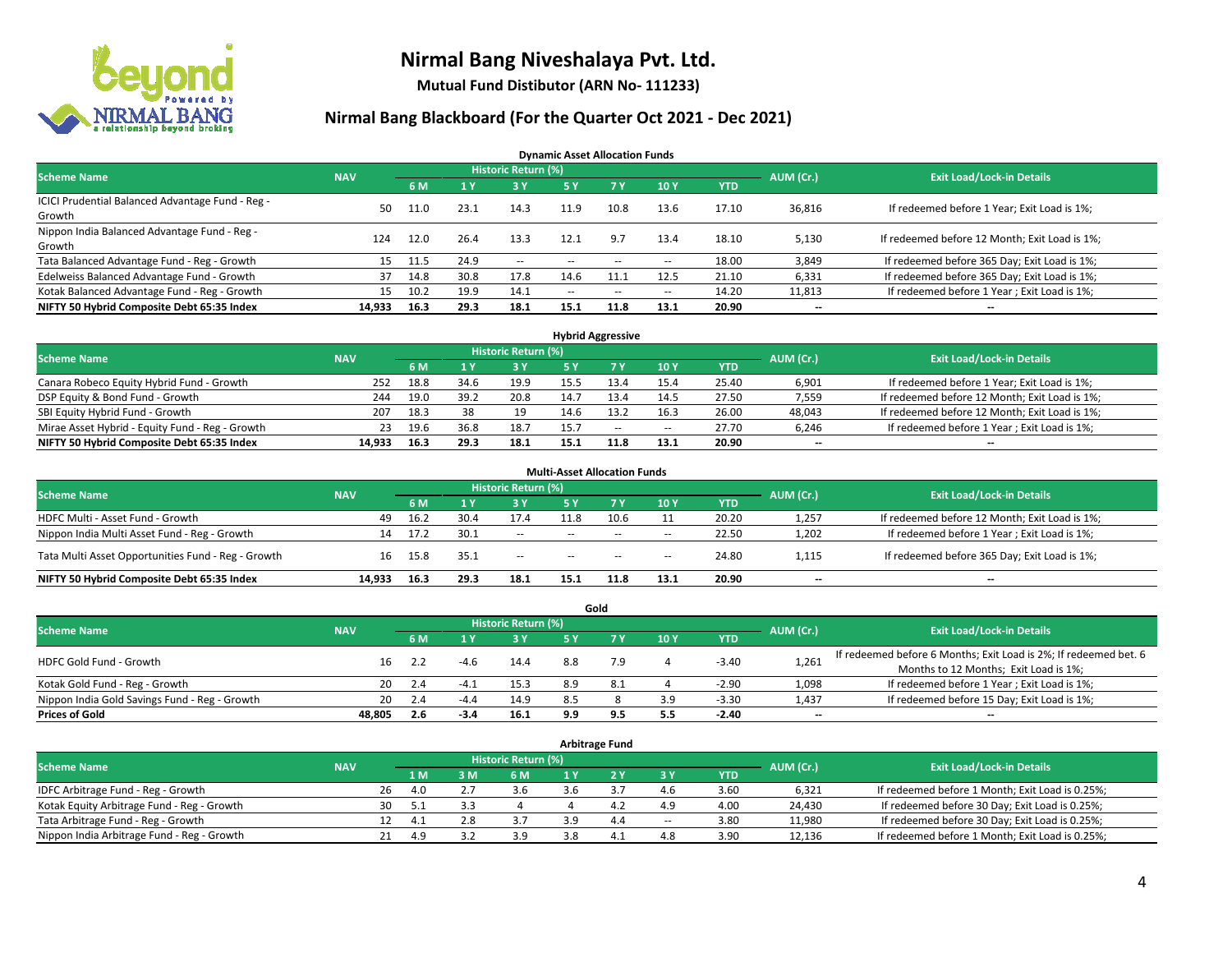

**Mutual Fund Distibutor (ARN No- 111233)**

| <b>Overnight Fund</b>                               |                          |      |                |                            |     |              |            |                          |           |                                  |  |  |  |  |
|-----------------------------------------------------|--------------------------|------|----------------|----------------------------|-----|--------------|------------|--------------------------|-----------|----------------------------------|--|--|--|--|
| <b>Scheme Name</b>                                  | <b>NAV</b>               |      |                | <b>Historic Return (%)</b> |     |              | <b>YTM</b> | Avg                      | AUM (Cr.) | <b>Exit Load/Lock-in Details</b> |  |  |  |  |
|                                                     |                          | 1 W  | 2 <sub>w</sub> | 1 M                        | 3 M | $\sqrt{1}$ Y |            | <b>Maturity</b>          |           |                                  |  |  |  |  |
| Aditya Birla Sun Life Overnight Fund - Reg - Growth | 1.131                    | -3.1 |                | 3.1                        |     |              | 3.33       |                          | 9,425     | Nil                              |  |  |  |  |
| IDFC Overnight Fund - Reg - Growth                  | 1,116                    | 3.1  |                | 3.1                        |     |              | 3.3        | 0.00                     | 1,307     | Nil                              |  |  |  |  |
| Tata Overnight Fund - Reg - Growth                  | 1.104                    | 3.1  |                | 3.1                        |     |              | 3.29845    | 0.01                     | 2,025     | Nil                              |  |  |  |  |
| Nippon India Overnight Fund - Reg - Growth          | 112                      | 3.2  |                |                            |     |              | 3.31       | 0.00                     | 8,986     | Nil                              |  |  |  |  |
| <b>CRISIL Liquid Fund Index</b>                     | $\overline{\phantom{a}}$ | 4.8  | 4.3            | 3.5                        | 3.5 | 3.6          | --         | $\overline{\phantom{a}}$ | $- -$     | $-$                              |  |  |  |  |

| <b>Liquid Funds</b>                              |            |      |     |                     |     |     |                          |                          |           |                                  |  |  |  |
|--------------------------------------------------|------------|------|-----|---------------------|-----|-----|--------------------------|--------------------------|-----------|----------------------------------|--|--|--|
| <b>Scheme Name</b>                               | <b>NAV</b> |      |     | Historic Return (%) |     |     | <b>YTM</b>               | Avg                      | AUM (Cr.) | <b>Exit Load/Lock-in Details</b> |  |  |  |
|                                                  |            | 1W   | 2 W | 1 M                 | 3 M |     |                          | <b>Maturity</b>          |           |                                  |  |  |  |
| Aditya Birla Sun Life Liquid Fund - Reg - Growth | 336        | 4.3  |     |                     |     |     | 3.82                     | 0.10                     | 29,710    | *Ref Footnote                    |  |  |  |
| ICICI Prudential Liquid Fund - Reg - Growth      | 309        | 4.0  |     | 3.2                 |     |     | 3.62                     | 0.06                     | 35,561    | *Ref Footnote                    |  |  |  |
| Kotak Liquid Fund - Reg - Growth                 | 4.223      | 4.2  |     | 3.2                 |     |     | 3.46                     | 0.08                     | 28,583    | *Ref Footnote                    |  |  |  |
| Nippon India Liquid Fund - Reg - Growth          | 5,096      | -4.5 |     |                     |     |     | 3.65                     | 0.10                     | 20,961    | *Ref Footnote                    |  |  |  |
| Mahindra Manulife Liquid Fund - Reg - Growth     | 1.356      | 4.3  | 3.9 |                     |     |     | 3.7282                   | 0.10                     | 1,505     | *Ref Footnote                    |  |  |  |
| <b>CRISIL Liquid Fund Index</b>                  | $- -$      | 4.8  | 4.3 | 3.5                 | 3.5 | 3.6 | $\overline{\phantom{a}}$ | $\overline{\phantom{a}}$ | $- -$     | $\overline{\phantom{a}}$         |  |  |  |

| <b>Ultra Short Fund</b>                           |            |       |      |                            |                |                  |                          |                          |                          |                                  |  |  |  |
|---------------------------------------------------|------------|-------|------|----------------------------|----------------|------------------|--------------------------|--------------------------|--------------------------|----------------------------------|--|--|--|
| <b>Scheme Name</b>                                | <b>NAV</b> |       |      | <b>Historic Return (%)</b> |                |                  | <b>YTM</b>               | Avg                      | AUM (Cr.)                | <b>Exit Load/Lock-in Details</b> |  |  |  |
|                                                   |            | 1 M   | ιM   | 6 M                        | 4 <sup>Y</sup> | $\overline{3}$ Y |                          | <b>Maturity</b>          |                          |                                  |  |  |  |
| HDFC Ultra Short Term Fund - Reg - Growth         |            | 2.9   |      | 3.5                        |                | -6.2             | 4.12832                  | 0.40                     | 16,432                   | Nil                              |  |  |  |
| ICICI Prudential Ultra Short Term Fund - Growth   | 22         | -3.1  | 3.b  | 3.9                        |                | b.b              | 4.54                     | 0.29                     | 11,143                   | Nil                              |  |  |  |
| UTI Ultra Short Term Fund - Growth                | 3.417      | - 4.1 | 14.1 | 8.8                        | 6.3            |                  | 4.0933                   | 0.34                     | 2,339                    | Nil                              |  |  |  |
| Aditya Birla Sun Life Savings Fund - Reg - Growth | 433        | 3.2   | 3.5  |                            |                | 6.7              | 4.46                     | 0.58                     | 17,500                   | Nil                              |  |  |  |
| <b>NIFTY Ultra Short Duration Debt Index</b>      | 4.364      | 3.3   | 3.8  | 3.9                        | 3.9            |                  | $\overline{\phantom{a}}$ | $\overline{\phantom{a}}$ | $\overline{\phantom{a}}$ | $-$                              |  |  |  |

| <b>Money Market Fund</b>                         |                          |      |     |                            |     |                 |                          |                          |                          |                                               |  |  |  |
|--------------------------------------------------|--------------------------|------|-----|----------------------------|-----|-----------------|--------------------------|--------------------------|--------------------------|-----------------------------------------------|--|--|--|
| <b>Scheme Name</b>                               | <b>NAV</b>               |      |     | <b>Historic Return (%)</b> |     |                 | <b>YTM</b>               | Avg                      | AUM (Cr.)                | <b>Exit Load/Lock-in Details</b>              |  |  |  |
|                                                  |                          | 1 M  | 3 M | 6 M                        | 1 Y | $\overline{3V}$ |                          | <b>Maturity</b>          |                          |                                               |  |  |  |
| Aditya Birla Sun Life Money Manager Fund - Reg - | 292                      | 3.2  | 3.5 | 3.7                        | 3.8 | 6.4             | 4.17                     | 0.31                     | 14,819                   | Nil                                           |  |  |  |
| Growth                                           |                          |      |     |                            |     |                 |                          |                          |                          |                                               |  |  |  |
| SBI Savings Fund - Growth                        | 33                       | 2.8  |     | 3.2                        | 3.3 | 5.8             | 3.81                     | 0.31                     | 25,902                   | If redeemed before 3 Days; Exit Load is 0.1%; |  |  |  |
| HDFC Money Market Fund - Growth                  | 4,522                    | -3.3 | 3.5 | 3.7                        | 3.7 | 6.3             | 4.04082                  | 0.28                     | 15,828                   | Nil                                           |  |  |  |
| Nippon India Money Market Fund - Reg - Growth    | 3,269                    | 3.3  | 3.4 | 3.7                        | 3.8 | 6.2             | 3.97                     | 0.27                     | 8,408                    | Ni                                            |  |  |  |
| Tata Money Market Fund - Reg - Growth            | 3.727                    | 3.1  | 3.4 | 3.7                        | 3.9 | 6.4             | 4.19858                  | 0.35                     | 7,126                    | Ni                                            |  |  |  |
| <b>CRISIL Liquid Fund Index</b>                  | $\overline{\phantom{a}}$ | 3.5  | 3.5 | 3.6                        | 3.6 | 5.2             | $\overline{\phantom{a}}$ | $\overline{\phantom{a}}$ | $\overline{\phantom{a}}$ | $-$                                           |  |  |  |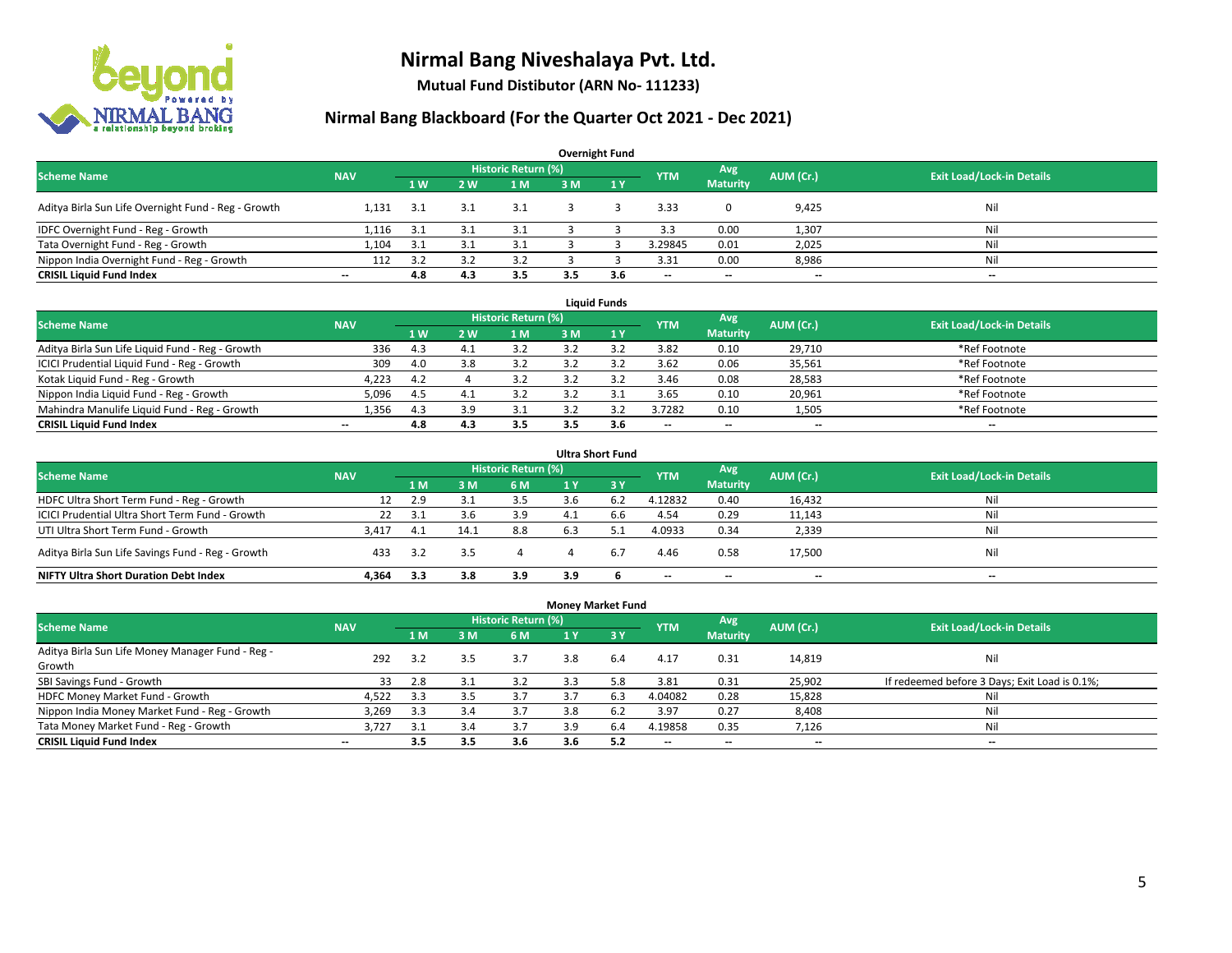

**Mutual Fund Distibutor (ARN No- 111233)**

| <b>Short Term Fund</b>                           |            |    |           |     |                     |  |     |            |                 |           |                                  |  |  |  |
|--------------------------------------------------|------------|----|-----------|-----|---------------------|--|-----|------------|-----------------|-----------|----------------------------------|--|--|--|
| <b>Scheme Name</b>                               | <b>NAV</b> |    |           |     | Historic Return (%) |  |     | <b>YTM</b> | Avg             | AUM (Cr.) | <b>Exit Load/Lock-in Details</b> |  |  |  |
|                                                  |            |    | 1 M.      | 8 M | 6 M                 |  |     |            | <b>Maturity</b> |           |                                  |  |  |  |
| HDFC Short Term Debt Fund - Growth               |            | 25 | <b>20</b> |     |                     |  | 8.6 | 5.22       | 3.18            | 19.407    | Nil                              |  |  |  |
| Nippon India Short Term Fund - Reg - Growth      |            | 42 | 2.9       |     |                     |  |     | 5.22       | 2.06            | 10,160    | Nil                              |  |  |  |
| <b>ICICI Prudential Short Term Fund - Growth</b> |            | 47 | -4.1      |     | 4.7                 |  |     | 5.07       | 3.03            | 20,584    | Nil                              |  |  |  |

| <b>Low Duration Fund</b>                          |            |     |     |                            |     |      |            |                 |           |                                  |  |  |  |
|---------------------------------------------------|------------|-----|-----|----------------------------|-----|------|------------|-----------------|-----------|----------------------------------|--|--|--|
| <b>Scheme Name</b>                                | <b>NAV</b> |     |     | <b>Historic Return (%)</b> |     |      | <b>YTM</b> | Avg             | AUM (Cr.) | <b>Exit Load/Lock-in Details</b> |  |  |  |
|                                                   |            | 1 M | 3 M | 6 M                        |     | -3 Y |            | <b>Maturity</b> |           |                                  |  |  |  |
| HDFC Low Duration Fund - Growth                   | 46         | 2.2 |     | 4.2                        | 4.2 | 6.9  | 4.72095    | 2.21            | 21,669    | Nil                              |  |  |  |
| ICICI Prudential Savings Fund - Reg - Growth      | 429        | 1.1 | 4.3 | 5.1                        | 4.8 |      | 4.59       | 4.11            | 31,730    | Nil                              |  |  |  |
| Nippon India Low Duration Fund - Reg - Growth     | 3,003      | 2.9 |     | 4.1                        | 4.3 | 6.4  | 4.71       | 0.81            | 9,621     | Nil                              |  |  |  |
| Mirae Asset Savings Fund - Regular Savings Plan - | 1.820      |     |     | 3.1                        | 3.2 |      | 4.04       | 0.61            |           | Nil                              |  |  |  |
| Growth                                            |            | 2.5 |     |                            |     |      |            |                 | 1,047     |                                  |  |  |  |
| Kotak Low Duration Fund - Std - Growth            | 2,696      | 1.9 | 3.6 | 3.9                        |     | 6.9  | 4.77       | 1.79            | 11,005    | Nil                              |  |  |  |

| <b>Banking &amp; PSU Bond Funds</b>                 |            |    |      |      |                     |  |       |            |                 |           |                                  |  |  |  |
|-----------------------------------------------------|------------|----|------|------|---------------------|--|-------|------------|-----------------|-----------|----------------------------------|--|--|--|
| <b>Scheme Name</b>                                  | <b>NAV</b> |    |      |      | Historic Return (%) |  |       | <b>YTM</b> | Avg             | AUM (Cr.) | <b>Exit Load/Lock-in Details</b> |  |  |  |
|                                                     |            |    | 4 M. | 3 M  | 6 M                 |  |       |            | <b>Maturity</b> |           |                                  |  |  |  |
| HDFC Banking and PSU Debt Fund - Reg - Growth       |            | 18 | 4.5  |      | 4.7                 |  |       | 5.44       | 3.87            | 9.470     | Nil                              |  |  |  |
| Tata Banking & PSU Debt Fund - Reg - Growth         |            |    | 45   | 4. . | 4.6                 |  | $- -$ | 5.16       | 2.73            | 475       | Nil                              |  |  |  |
| Kotak Banking and PSU Debt Fund - Reg - Growth      |            |    | 4.O  |      |                     |  | 8.9   | 5.63       | 4.80            | 9.334     | Nil                              |  |  |  |
| Nippon India Banking & PSU Debt Fund - Reg - Growth |            |    | .3.b |      | 4.6                 |  | 8.9   | 5.18       | 2.78            | 6.659     | Nil                              |  |  |  |

| <b>Corporate Bond Funds</b>                         |            |     |     |                     |     |      |            |                 |           |                                  |  |
|-----------------------------------------------------|------------|-----|-----|---------------------|-----|------|------------|-----------------|-----------|----------------------------------|--|
| <b>Scheme Name</b>                                  | <b>NAV</b> |     |     | Historic Return (%) |     |      | <b>YTM</b> | Avg             | AUM (Cr.) | <b>Exit Load/Lock-in Details</b> |  |
|                                                     |            | 1 M | з м | 6 M                 |     | -3 Y |            | <b>Maturity</b> |           |                                  |  |
| ICICI Prudential Corporate Bond Fund - Reg - Growth | 23         | 5.7 |     | 5.1                 | 4.8 | 8.5  | 5.14       | 6.07            | 20,838    | Nil                              |  |
| IDFC Corporate Bond Fund - Reg - Growth             | 16         |     |     | 4.2                 |     | 8.3  | 5.13       | 2.41            | 20,613    | Nil                              |  |
| HDFC Corporate Bond Fund - Growth                   | 26         | 4.5 |     | 5.1                 |     |      | 5.38323    | 4.35            | 28,807    | Nil                              |  |
| Kotak Corporate Bond Fund - Std - Growth            | 2.998      | 3.3 | 4.8 | 4.9                 | 4.4 |      | 5.04       | 2.82            | 10,858    | Nil                              |  |
| Axis Corporate Debt Fund - Reg - Growth             | 14         |     | २ २ | 3.9                 |     |      | 5.16311    | 2.78            | 5,589     | Nil                              |  |

|                                            |            |    |      |     |                            |     | <b>Credit Risk Fund</b> |            |                 |           |                                                                       |
|--------------------------------------------|------------|----|------|-----|----------------------------|-----|-------------------------|------------|-----------------|-----------|-----------------------------------------------------------------------|
| <b>Scheme Name</b>                         | <b>NAV</b> |    |      |     | <b>Historic Return (%)</b> |     |                         | <b>YTM</b> | Avg             | AUM (Cr.) | <b>Exit Load/Lock-in Details</b>                                      |
|                                            |            |    | 1 M  | 3 M | 6 M                        | 1 Y | $-3V$                   |            | <b>Maturity</b> |           |                                                                       |
| ICICI Prudential Credit Risk Fund - Growth |            | 25 | 7.5  | 6.4 |                            | 6.9 | 8.8                     | 6.76       | 2.26            | 8,304     | If redeemed before 1 Year; Exit Load is 1%;                           |
| HDFC Credit Risk Debt Fund - Reg - Growth  |            |    | 4.3  |     | 7.3                        | 7.8 | 9.2                     | 6.77518    | 3.23            | 8,757     | If redeemed before 12 Month; Exit Load is 1%; If redeemed bet. 12     |
|                                            |            |    |      |     |                            |     |                         |            |                 |           | Month to 18 Month; Exit Load is 0.5%;                                 |
|                                            |            |    |      |     |                            |     |                         |            |                 |           | If redeemed before 12 Month; Exit Load is 3%; If redeemed bet. 12     |
| SBI Credit Risk Fund - Growth              |            | 36 | -3.8 |     | 5.9                        |     | 7.4                     | 6.23       | 2.46            |           | 3,341 Month to 24 Month; Exit Load is 1.5%; If redeemed bet. 24 Month |
|                                            |            |    |      |     |                            |     |                         |            |                 |           | to 36 Month; Exit Load is 0.75%;                                      |